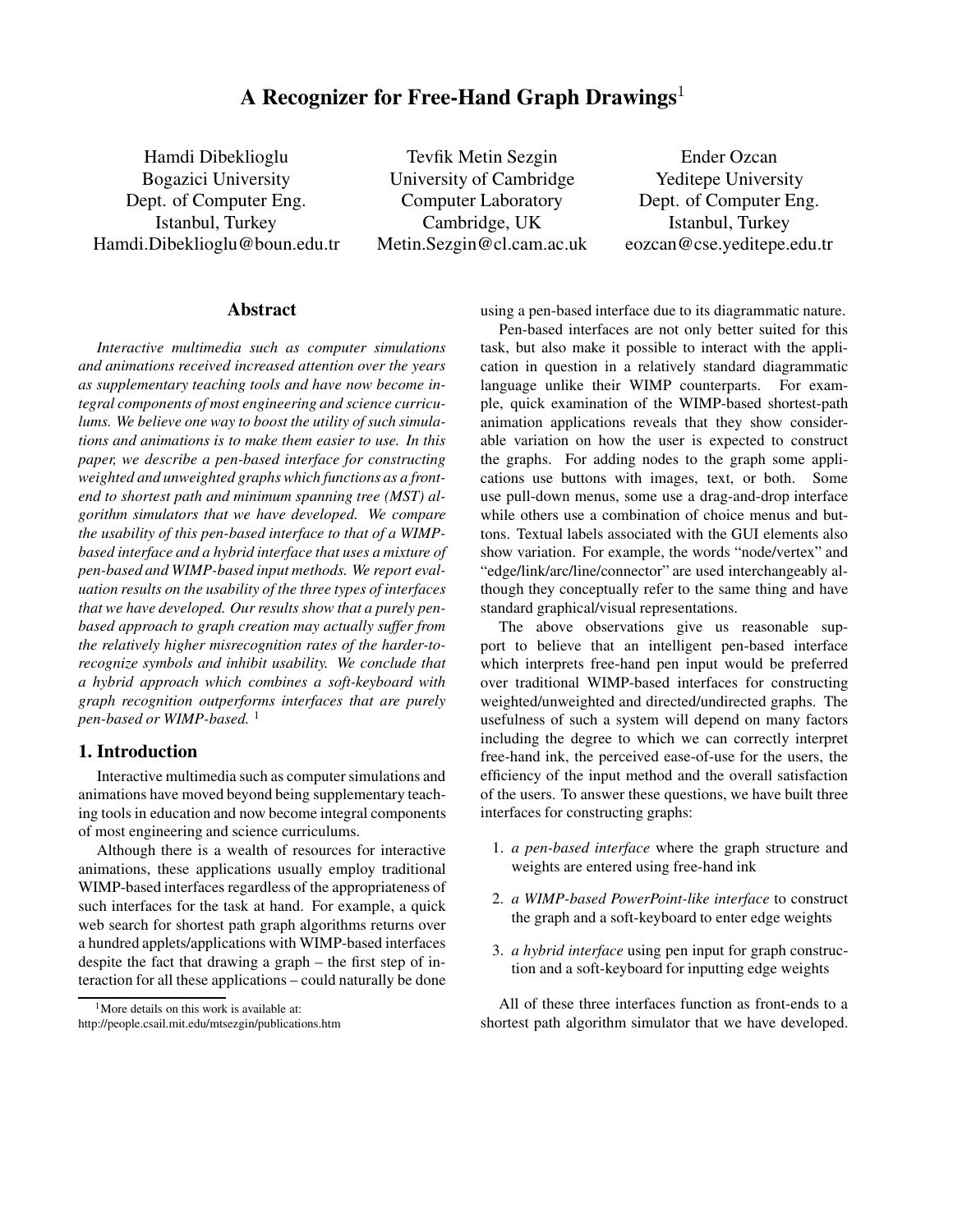In the rest of this paper, we describe the architecture of our application including a summary of each front-end interface in detail. We also report evaluation results on the usability of each interface. Our results show that the benefits of a purely pen-based approach to graph creation may actually be undermined by the relatively poor recognition rates of the harder-to-recognize symbols and inhibit usability. We conclude with a discussion of the related and future work.

# **2 Application Architecture**

We have designed our application to have a clear separation between the graph construction module and the algorithm animation module. We use a graph adjacency matrix representation to interface the front-end and the animation modules. This makes it easy to extend the system by adding a new input method or a new animation module.

# **2.1. Graph Construction Front-Ends**

## **2.1.1 Ink recognition method**

The ink-based graph construction method has three components that respectively support graph structure recognition, digit recognition, and editing.

#### **Recognizing the graph structure**

The graph structure is constructed by recognizing circles and lines (for nodes and edges) and points (for entering the edge-weight editing mode). We only support single stroke objects. So we assume that the users draw nodes and links using single strokes, and also write digits in single strokes.

#### **Node and edge recognition**

In our pen-based interface, nodes and edges are recognized by fitting circles and lines to the input stroke, and choosing the interpretation that has a lower least squares error.

To find a line fit, we use the first and last points in the stroke,  $(x_1, y_1)$  and  $(x_n, y_n)$ , to derive the line equation  $ax + by + c = 0$  using the following equation of a line with two known points:  $(y - y_1)(x_n - x_1) = (y_n - y_1)(x - x_1)$ .

To fit a circle, we find the rectangular bounding box with corner positions  $(x_{min}, y_{min})$  and  $(x_{max}, y_{max})$  for the stroke at hand where  $x_{min}$ ,  $y_{min}$ ,  $x_{max}$  and  $y_{max}$  are the minimum and maximum values for the  $x$  and  $y$  positions of the points in the stroke. Then the equation  $(x-h)^2 + (y-k)^2 = r^2$  gives us the circular fit to the stroke where  $(h, k)$  is the center of the circle and r is the radius and  $h = \frac{x_{min} + x_{max}}{2}$ ,  $k = \frac{y_{min} + y_{max}}{2}$ .

After the line and circle fits are computed, we compute the distance of each point  $(p_x, p_y)$  in the stroke to the line and circle fits using the following error functions:

$$
Error_{line}(p_x, p_y) = \left| \frac{ap_x + bp_y + c}{\sqrt{a^2 + b^2}} \right|,
$$
  

$$
Error_{circle}(p_x, p_y) = \sqrt{(h - p_x)^2 + (k - p_y)^2} - r.
$$

We compute the average fitting error for circle and line fits using all points in the stroke and classify it to have the label of the fit with the lowest average error. Circles indicate that the user has drawn a node, and lines indicate edges. If the end points of the stroke lie on previously drawn nodes, those nodes become the source and destination nodes. If the user is drawing a directed graph, the direction of the stroke also determines the direction of the edge. If either of the stroke's end-points don't lie inside a node, then the stroke is ignored.

If the recognized shape is a circle that surrounds a set of nodes, then it is interpreted as a selection operation and passed onto the graph editing module.

#### **Handwritten digit recognition**

Digit recognition allows the edge weights to be specified by pen input. We have implemented two digit recognition methods. The first one uses Kohonen networks [5]. The other recognition method is based on the iterative closest point [3] and parallel sampling algorithms, and we describe it in detail in [1]. The method based on Kohonen networks has outperformed the latter algorithm and it was our algorithm of choice for the version of the system used in the evaluation.

In addition to digits, we have trained the system to recognize two simple gestures: a leftward dash deletes the last digit that was recognized, and a checkmark signals that the user is done entering the current weight.

The users can edit their graphs using the pen interface. Nodes are selected by drawing a closed loop around them. Once the nodes are selected, the selection can be dragged around to move the nodes. Drawing a line across the selection deletes the selected nodes and any edges connected to them. Tapping the weight of an edge with the stylus puts the system into edge-weight editing mode where the user can update the weight value using the pen interface.

#### **2.1.2 Hybrid Method**

The hybrid method uses the graph recognition method described above for specifying the graph structure. We use a soft-keyboard for entering the edge weights, which works much like the soft-keyboard included with the Windows XP Tablet PC version. The user taps in the keys with a stylus or another pointing device to enter the edge weights. Editing in the hybrid method works the same way as in the ink recognition method, except the edge weights are entered using the soft keyboard.

#### **2.1.3 WIMP-based method**

Fig. 1 shows our WIMP based interface. The WIMP based method uses image-buttons with textual labels for constructing the graph structure. The image-buttons form a toolbar, and the user selects the operation that needs to be performed by clicking on the appropriate button in the toolbar. This interface is representative of most WIMP-based